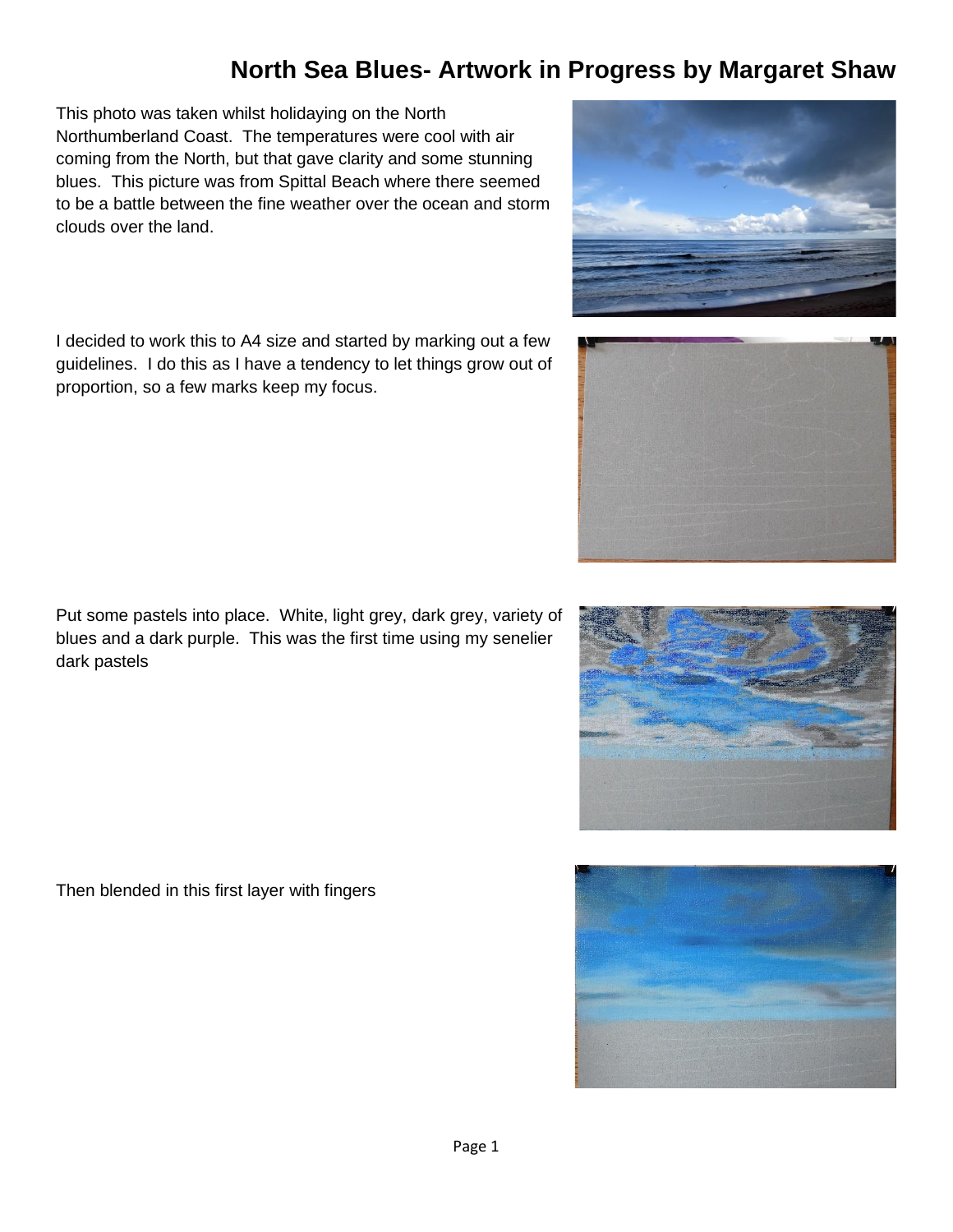Added some more darks and some extra shapes and kept blending

Followed by some lights

And kept blending. This process continued until I was happy with how the sky is shaping up, taking 2 sessions and several hours.

Then the lower clouds details went in place – getting some definition with fine marks. Twisting the white pastel as I pulled it along the paper to create random marks. Dabbing some mid tones between the highlights







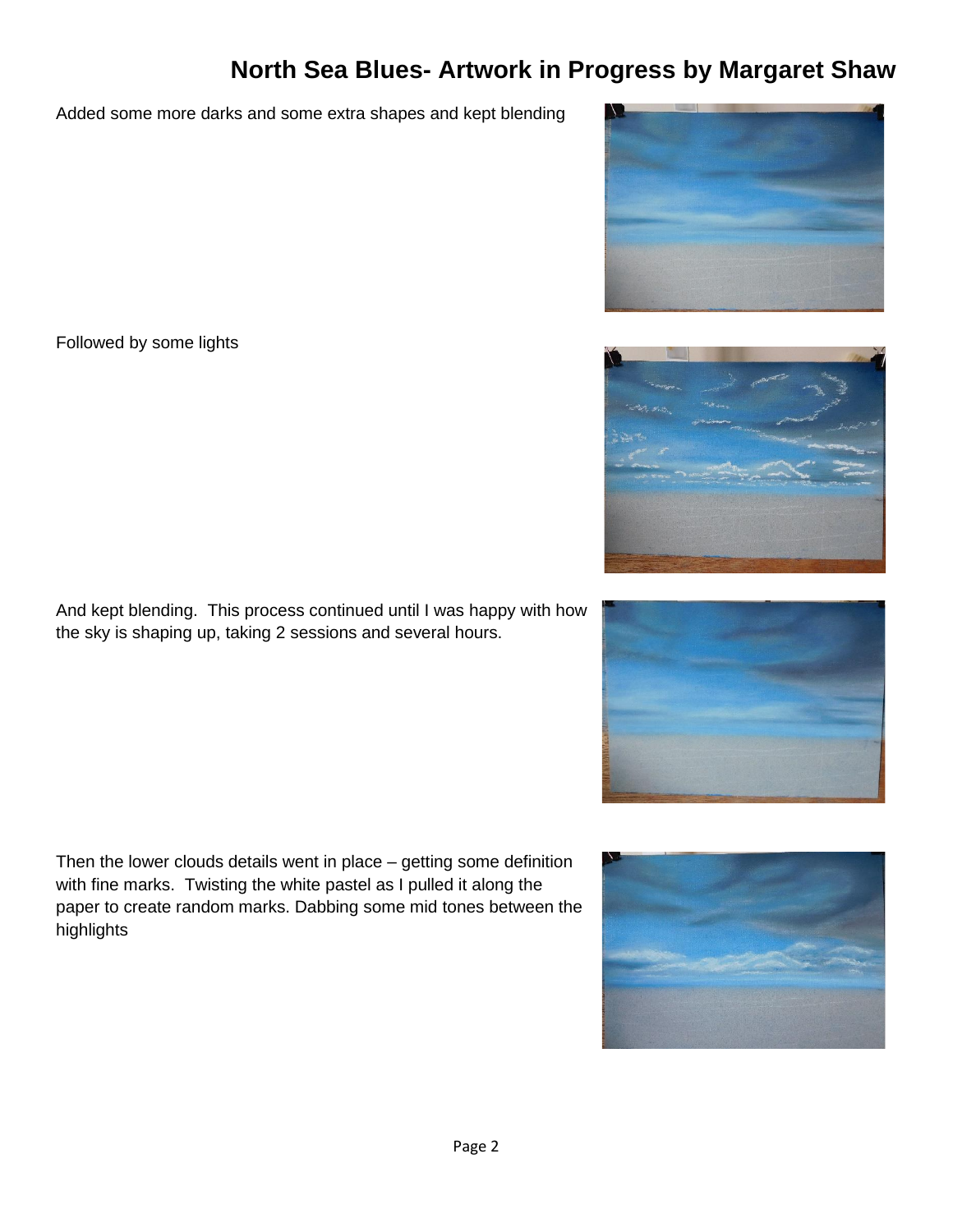More highlights into the upper clouds which made the darks appear darker.

Marked in the sea with light pastel strokes in the main area and heavier pastel in the foreground – noting the reflections of the light and the dark clouds.

Used a blending stick to create texture whilst blending the ocean. Short strokes at the horizon, widening as working forward to create a sense of distance. Drew in dark lines to mark the waves and topped them with dashes and dabs of white pastel. Blending stick then used to create angled lines representing movement in the waves.

Signature added and picture sealed with spray